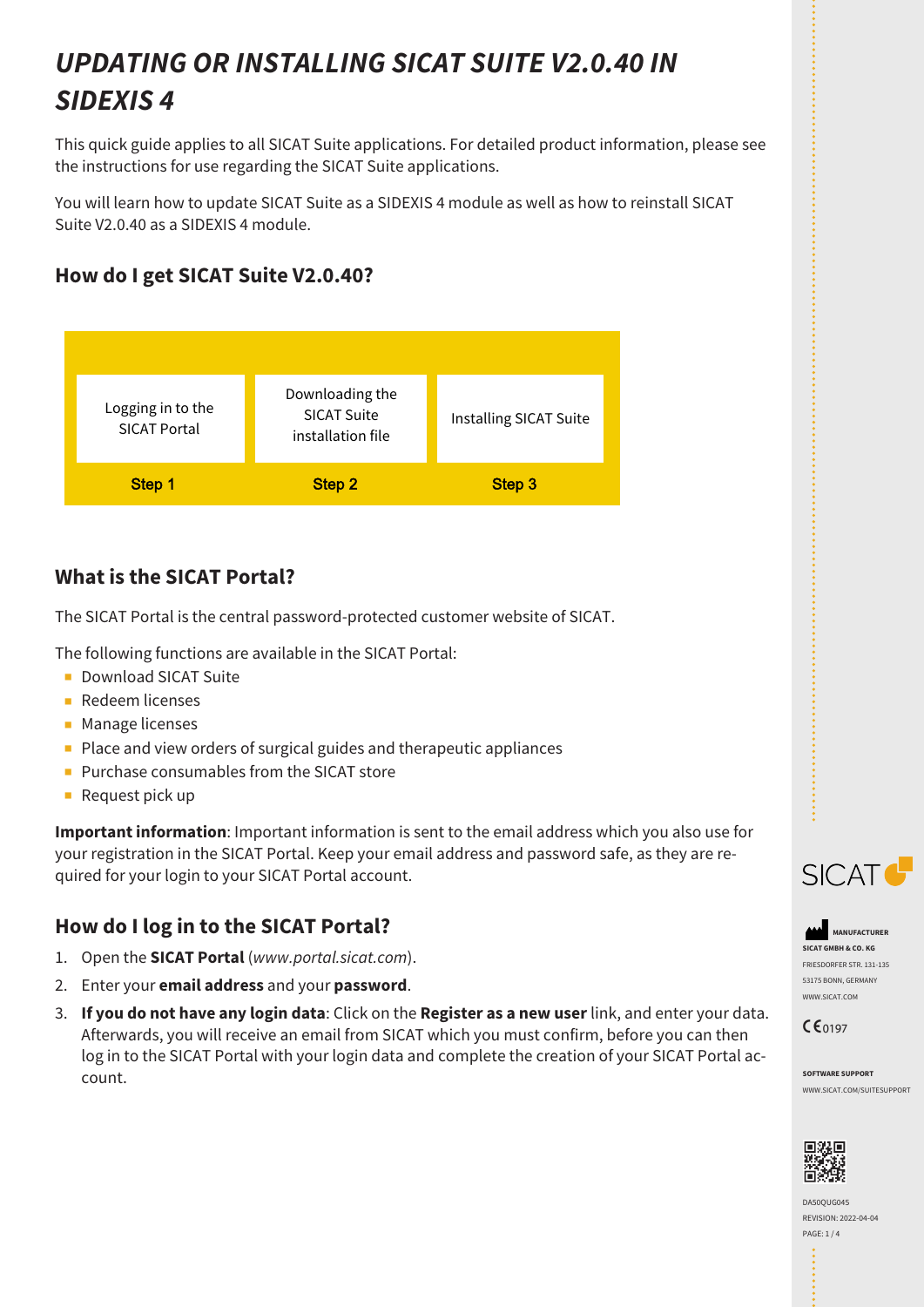# **How do I get the SICAT Suite installation file?**

- 1. Open the SICAT Portal (*www.portal.sicat.com*) and log in.
- 2. On the homepage (dashboard), click on **Download**.
- 3. To download the required **zip file**, click **Download SICAT Suite V2.0.40**

The zip file will be saved to your computer.

## **What do I need to know before updating SICAT Suite?**

Note the following:

- **B** SIDEXIS 4 version 4.3.1 or higher is required to use SICAT Suite V2.0.40.
- Close SIDEXIS 4 before updating SICAT Suite.
- Complete all orders in SICAT Suite before you perform an update. **Incomplete orders in the shopping cart will be lost during an update!**

### **How do I install SICAT Suite V2.0.40 as a SICAT module?**

- 1. Make sure that you have closed SIDEXIS 4.
- 2. Once unzipped, open the **SICAT Suite** folder in Windows Explorer.
- 3. Double-click on the file **Setup.exe**.
- 4. To install SICAT Suite as a SIDEXIS 4 module, select the **Workstation computer installation** installation type in the SICAT Suite set-up.

| <b>NTRODUCTION</b>                            | <b>Installation Type Selection</b>                                                                                                                                          |
|-----------------------------------------------|-----------------------------------------------------------------------------------------------------------------------------------------------------------------------------|
| <b><i>TYPE OF INSTALLATION</i></b>            | Choose between local patient data storage and server-based patient data storage.                                                                                            |
| <b>PROGRAMMENT</b><br><b>C. Bullistinance</b> | Local patient data storage                                                                                                                                                  |
|                                               | Single-computer installation<br>Choose this installation type if you want to store and use the patient data only on this<br>computer.<br>Server-baixed patient data storage |
|                                               | The server-based patient data storage requires you to have an established network with a server and at<br>least one workstation.                                            |
|                                               | ● Workstation installation<br>Server installation<br>Use this inclunation on all<br>Use this installation on the server,                                                    |

SICAT Suite set-up: Selection of an installation type for an installation as a SIDEXIS 4 module

When using **SICAT Suite as a module in SIDEXIS 4**, your patient data is automatically managed in the database of SIDEXIS 4, and you do not have to choose between local and server-based patient data management on the **Selection of the installation type** page in the SICAT Suite set-up.



**MANUFACTURER SICAT GMBH & CO. KG** FRIESDORFER STR. 131-135 53175 BONN, GERMANY WWW.SICAT.COM

#### $CE_{0197}$

**SOFTWARE SUPPORT** WWW.SICAT.COM/SUITESUPPORT



REVISION: 2022-04-04 PAGE: 2 / 4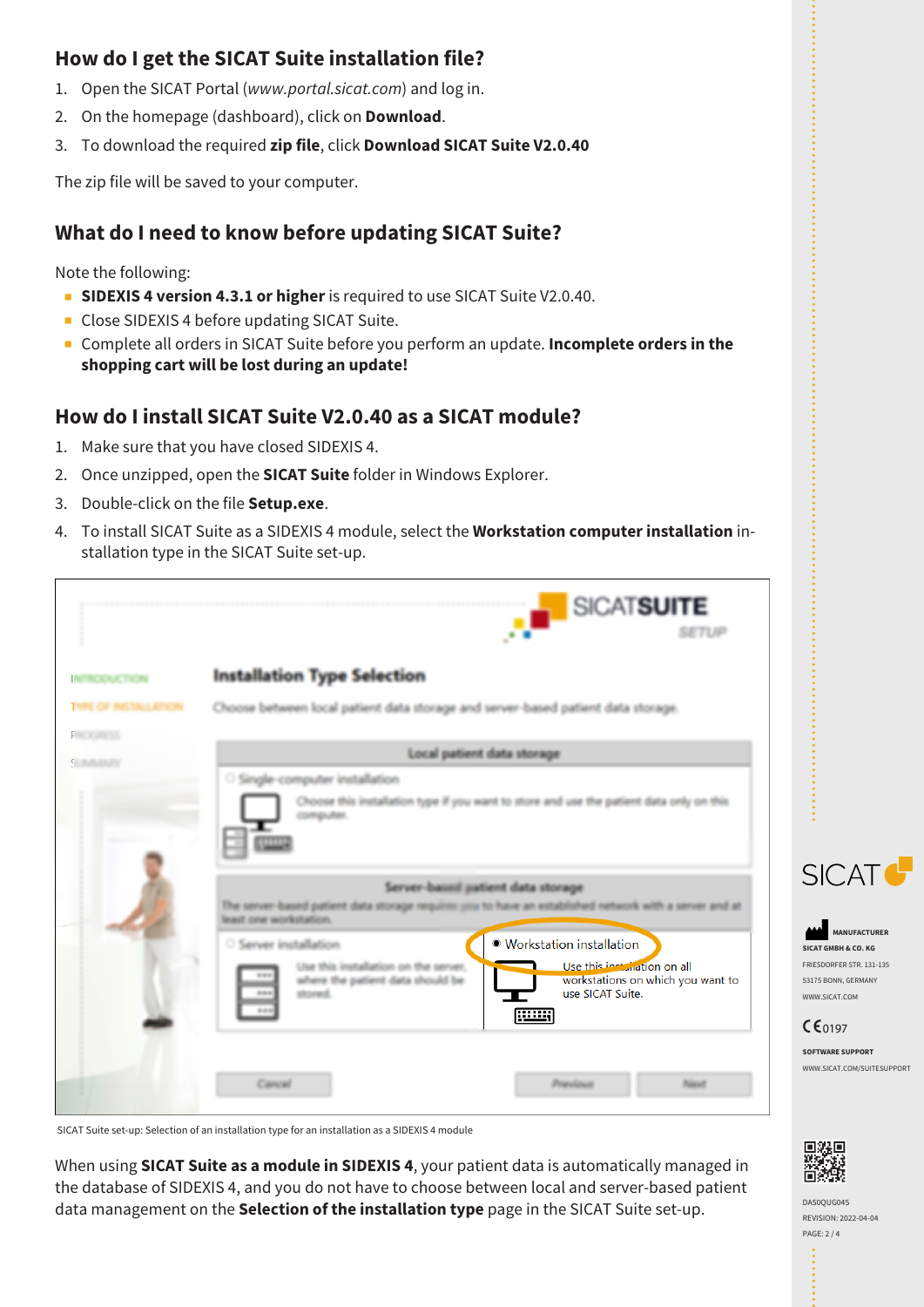#### **Only in the case of reinstallation:**

During the installation, activate the option **"I want to use SICAT Suite with SIDEXIS"** in **Options** in the **SICAT Suite installer**:



SICAT Suite installer: Select the option for use with SIDEXIS

### **What effect does the update have on existing licenses?**

You can still use your full version and Viewer licenses without any restrictions.

### **Can I also use SICAT Suite without a license?**

You do not necessarily need a license. If there is no license on your computer, you can also view existing planning data in the **Viewer mode**.

In the Viewer mode, you cannot **carry out any planning** or **open any volumes without planning data**. To carry out planning, a **full version license** must be available on your computer.



**MANUFACTURER SICAT GMBH & CO. KG** FRIESDORFER STR. 131-135 53175 BONN, GERMANY WWW.SICAT.COM

 $C \epsilon_{0197}$ 

**SOFTWARE SUPPORT** WWW.SICAT.COM/SUITESUPPORT



DA50QUG045 REVISION: 2022-04-04 PAGE: 3 / 4